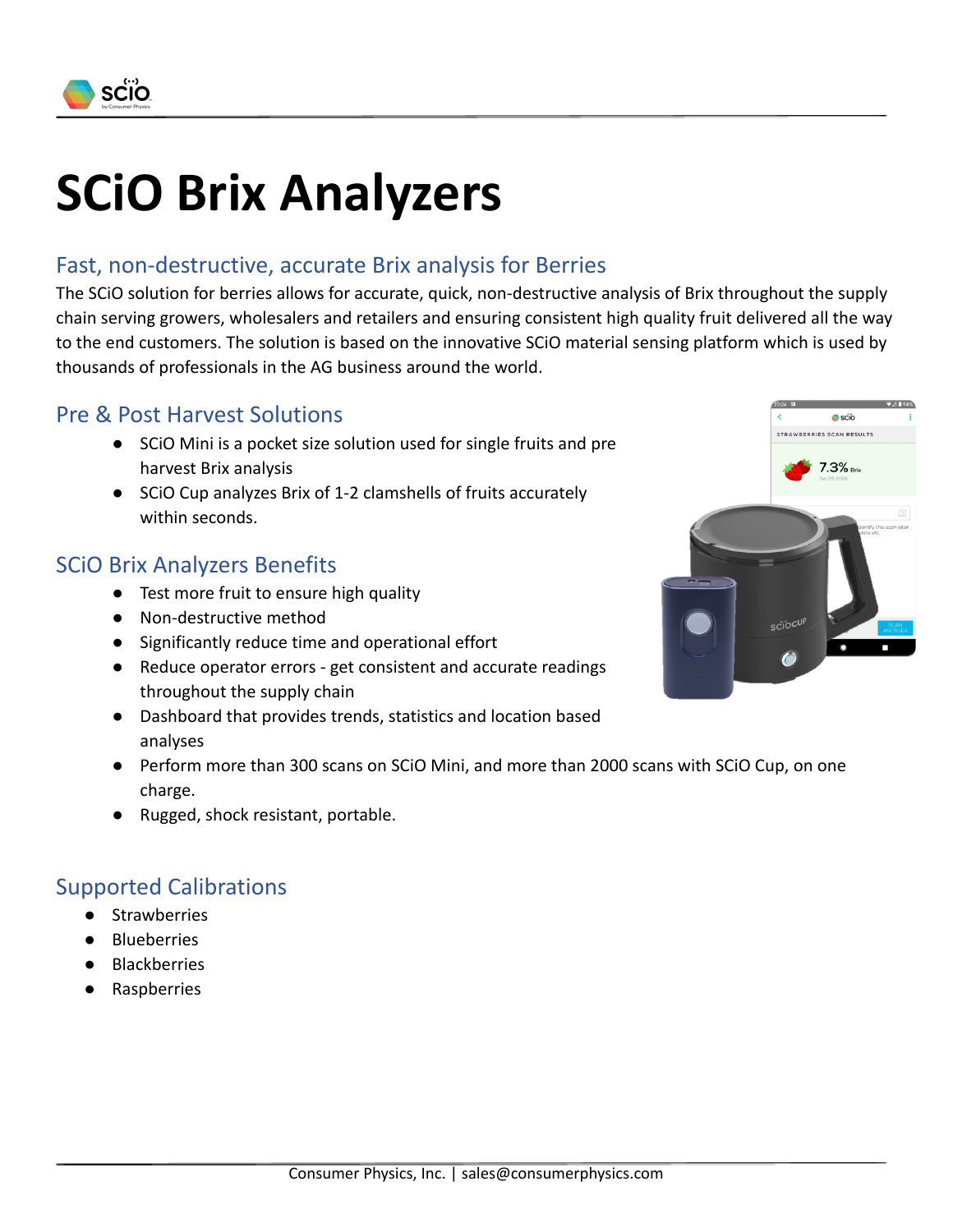

#### How does it work?

- **Step 1:** Place the sample in the Cup \ place the Berry agains the SCiO Mini light source
- **Step 2:** Press 'Scan' in the app or press the function button on the SCiO device
- **Step 3:** Get the reading on your app screen within 10 seconds



# Cloud-Connected, Mobile Phone Operated:

- Operated via mobile phone (iOS, Android).
- Connect to SCiO device via Bluetooth.
- Calibration is updated seamlessly and continuously in the cloud.
- A single cloud-based calibration supports unlimited number of units in the field.
- All scans are saved in your cloud account.
- Review past results via app or web dashboard.
- Manage users within your organization.



### Hardware Specifications

| Parameter  | SCiO Mini          | <b>SCiO Cup</b>  |
|------------|--------------------|------------------|
| Dimensions | 5.3 x 3.6 x 1.5 cm | H: 17cm, D: 16cm |